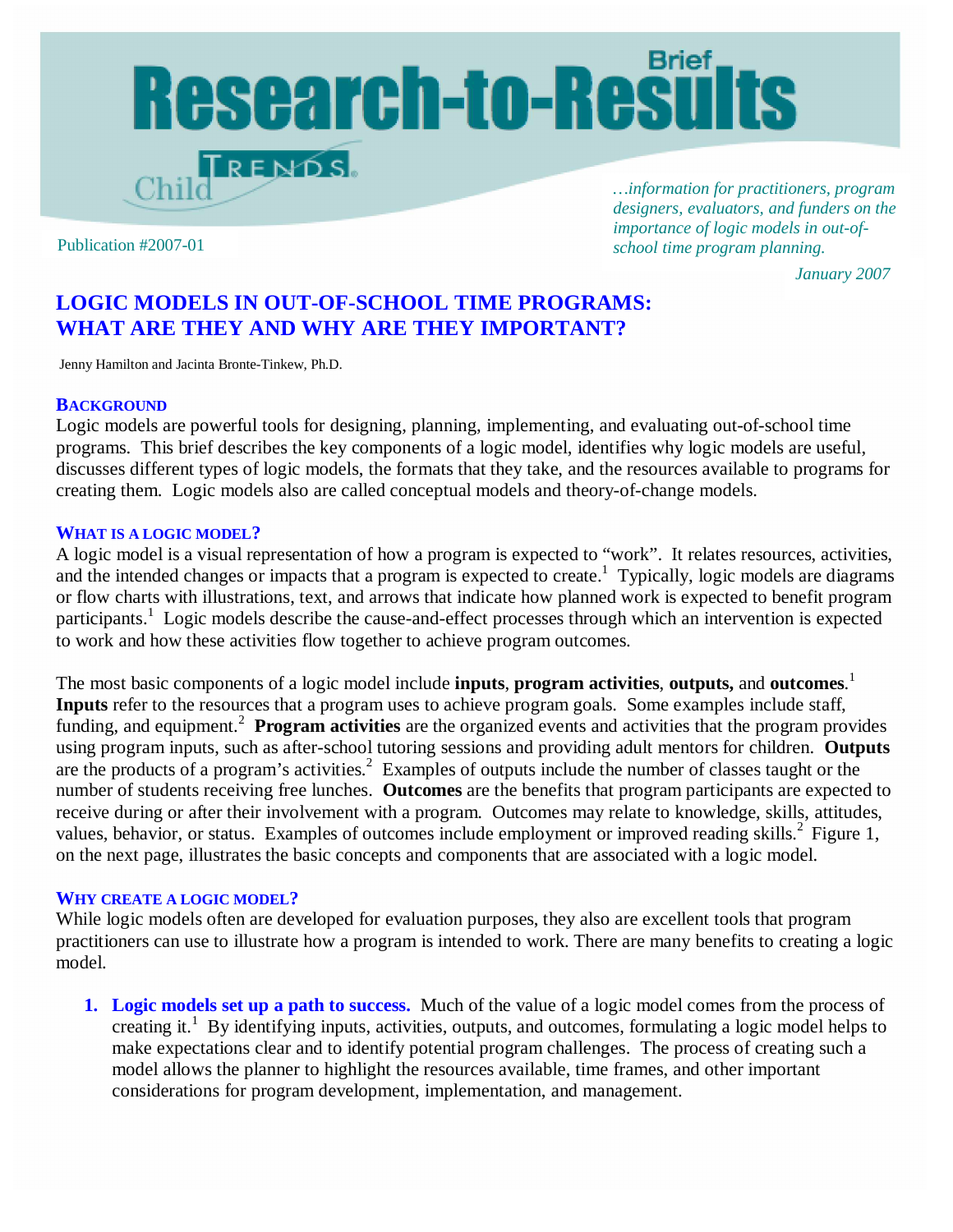

- **2. Logic models provide a map of how to achieve program goals.** With a clear map in hand, a logic model facilitates program planning and design, development, implementation, communication, evaluation, and reporting. By explicitly stating how resources and inputs are expected to lead to desired outputs and outcomes, programs can be implemented with greater confidence that efforts will lead to desired outcomes. $<sup>1</sup>$ </sup>
- **3. Logic models assist in planning a program evaluation.** Once program processes and outcomes are identified, evaluators can anticipate how and when to evaluate a program and how to use evaluation resources most effectively.<sup>3</sup> Evaluation is valuable for determining if the program produces the intended effects for its participants. In essence, evaluation helps determine if a program is actually doing what it is intended to do. Logic models help to identify the program processes and outcomes that evaluators will want to test.
- **4. Logic models stimulate clear thinking, preparation, and organization.** Logic models can assist in developing and justifying budgets and in writing proposals. These models can strengthen the case for program investment by clearly stating necessary inputs and activities to achieve program goals.<sup>1</sup>
- **5. Logic models facilitate collaboration.** Logic models can be developed collaboratively by including input from staff, participants, outside stakeholders (e.g., parents and board members), and evaluators, so that ideas drawn from different perspectives are woven into the planning process.<sup>1</sup> Logic models can be used to support the practitioner's voice during development, implementation, and evaluation by identifying inputs and activities that the practitioner feels are necessary to achieve program objectives and by setting realistic outcomes.<sup>1</sup> Logic models also are effective tools for communicating program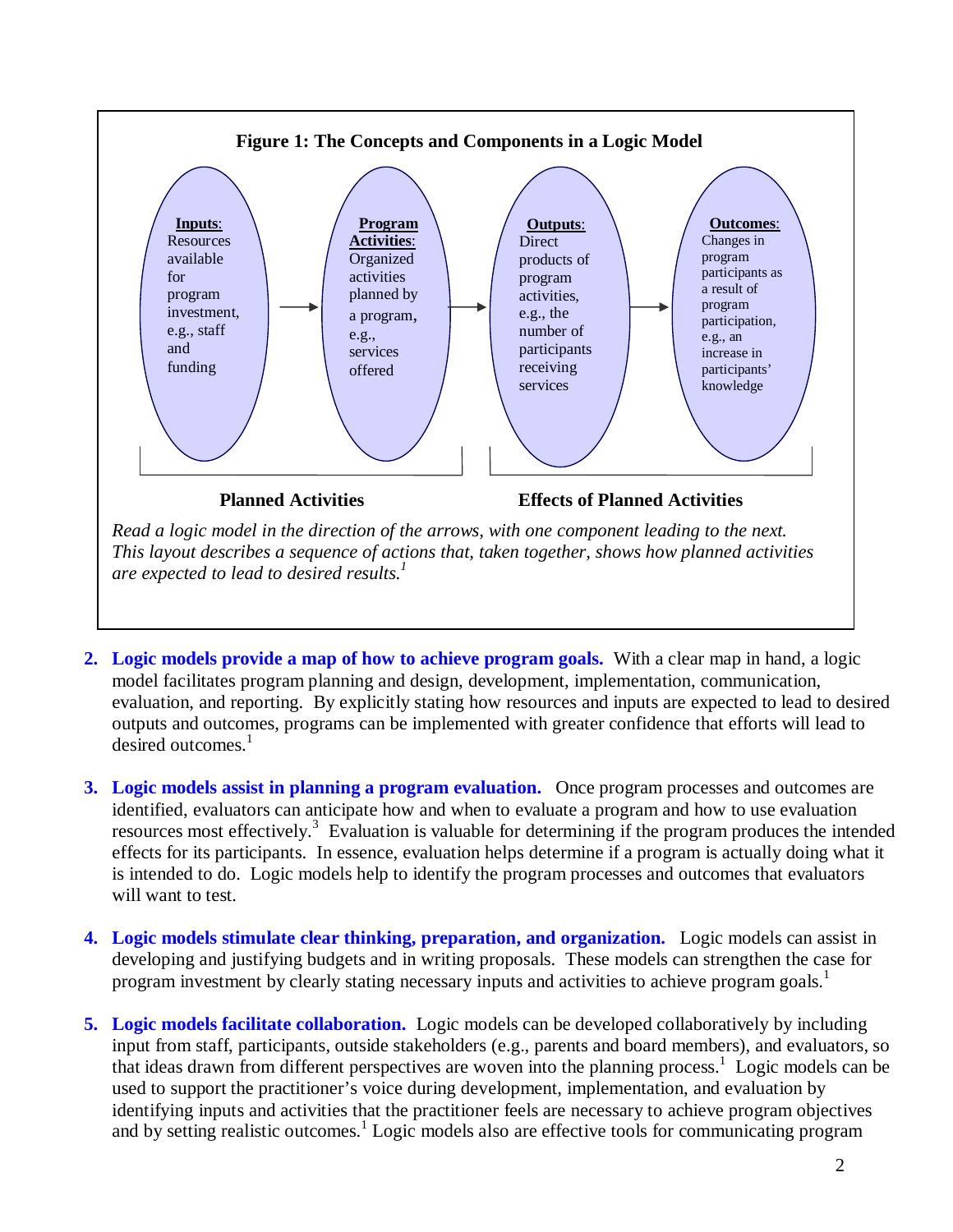goals with audiences of diverse backgrounds. Logic models use graphics to convey program goals succinctly, and they do not require a research background to read or contribute to them.<sup>1</sup>

**6. Logic models help assure that everyone is "on the same page."** Because logic models clarify assumptions and processes, staff, funders, evaluators, and participants are more likely to have the same understanding of the program's vision, activities, and goals. While logic models can change over time as program resources, expectations, and other circumstances change, having a written logic model helps prevent program "drift" by providing an overall picture of program components and a clear plan of  $\arctan^{-1}$ 

#### **WHAT ARE THE DIFFERENT TYPES OF LOGIC MODELS?**

There is no one way or best approach to creating a logic model. Models may be based on research theory, may be centered around what program activities are provided, or may be focused on program outcomes.<sup>1</sup> Three common approaches are described below, but there is no reason a program needs to be limited to one.

**Theory approach logic model.** The theory approach involves detailed explanation of a program concept. It helps to answer the questions: What is the aim of the program? How and why will the program achieve objectives? The theory approach describes solution strategies, why activities are selected, and it tightly connects potential program activities to proven program strategies.<sup>1</sup> The theory approach logic model is often research-based and is commonly used for persuading funders about a program's potential.

**Outcomes approach logic model.** The outcomes approach emphasizes what the program is intended to accomplish for participants. Outcomes often are divided into immediate, mid-term, and long-term to show how, over time, participants will benefit from the program.<sup>1</sup> The outcomes approach logic model is commonly used for program evaluation and defining program outcomes.

**Activities approach logic model.** The activities approach highlights program activities and management. It focuses mainly on what activities the program has planned and what services it will provide for the community.<sup>1</sup> The activities approach logic model is commonly used for program management.

#### **WHAT FORMATS DO LOGIC MODELS TAKE?**

The format of a logic model should reflect the flow of logic behind a program.<sup>3</sup> Logic models can take as many different shapes as there are program philosophies. The amount of detail in a model may vary depending on how the logic model will be used. For example, logic models often are very detailed when created for program development or management. Including more detailed information on connections, resources, and assumptions, helps developers and managers explore challenges, identify potential gaps in logic, identify where more planning is needed, and weigh risks and other considerations.<sup>3</sup> If the aim is to simplify program logic, the model might contain less detail and show only the key points of the program. Realistically, the amount of detail is limited to what can be presented comprehensibly on a single page.<sup>3</sup> The following are examples of the various formats that logic models can take.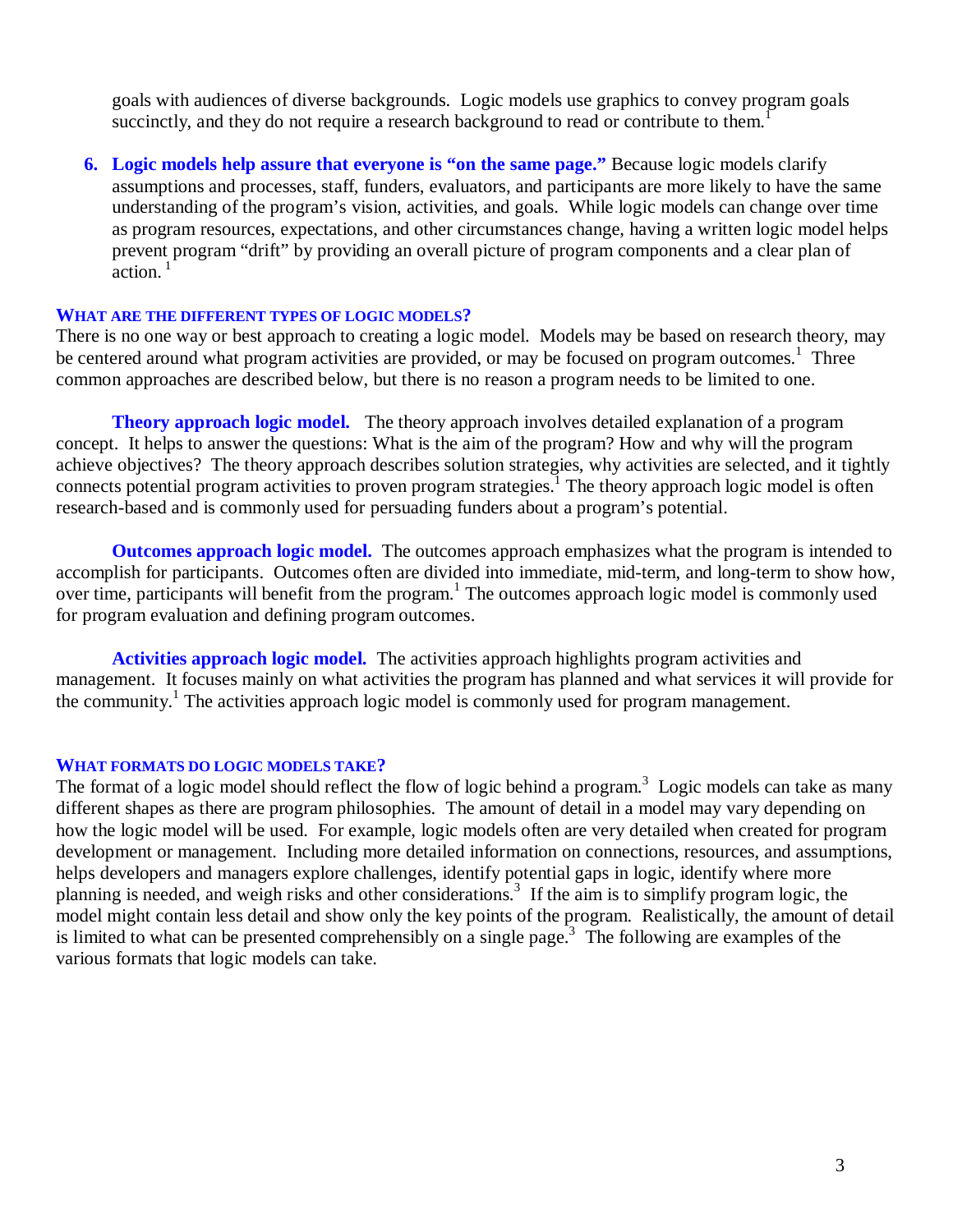## **Example 1.**

| <b>Inputs</b> | <b>Activities</b> | <b>Outputs</b> | Short-          | Long-           |
|---------------|-------------------|----------------|-----------------|-----------------|
|               |                   |                | <b>Term</b>     | <b>Term</b>     |
|               |                   |                | <b>Outcomes</b> | <b>Outcomes</b> |
| 1.            | 1.                | 1.             | 1.              | 1.              |
| 2.            | 2.                | 2.             | 2.              | 2.              |
| 3.            | 3.                | 3.             | 3.              |                 |
| 4.            |                   |                | 4.              |                 |
| 5.            | 5.                | 5.             |                 |                 |
|               | 6.                |                |                 |                 |
|               |                   |                |                 |                 |
|               |                   |                |                 |                 |

**Some logic models itemize inputs, activities, outputs, and outcomes.<sup>3</sup> (See page 5 for a completed logic model that uses this format.)**

## **Example 2.**



**Other logic models use arrows to show detailed progression of logic.<sup>3</sup> Boxes or other shapes can be used to separate different concepts within categories.**

# **Example 3.**



**Diagrams may focus on only a few components of a logic model or may nest logic models within logic models. Here, the logic models of two components are nested within the overall program logic model.**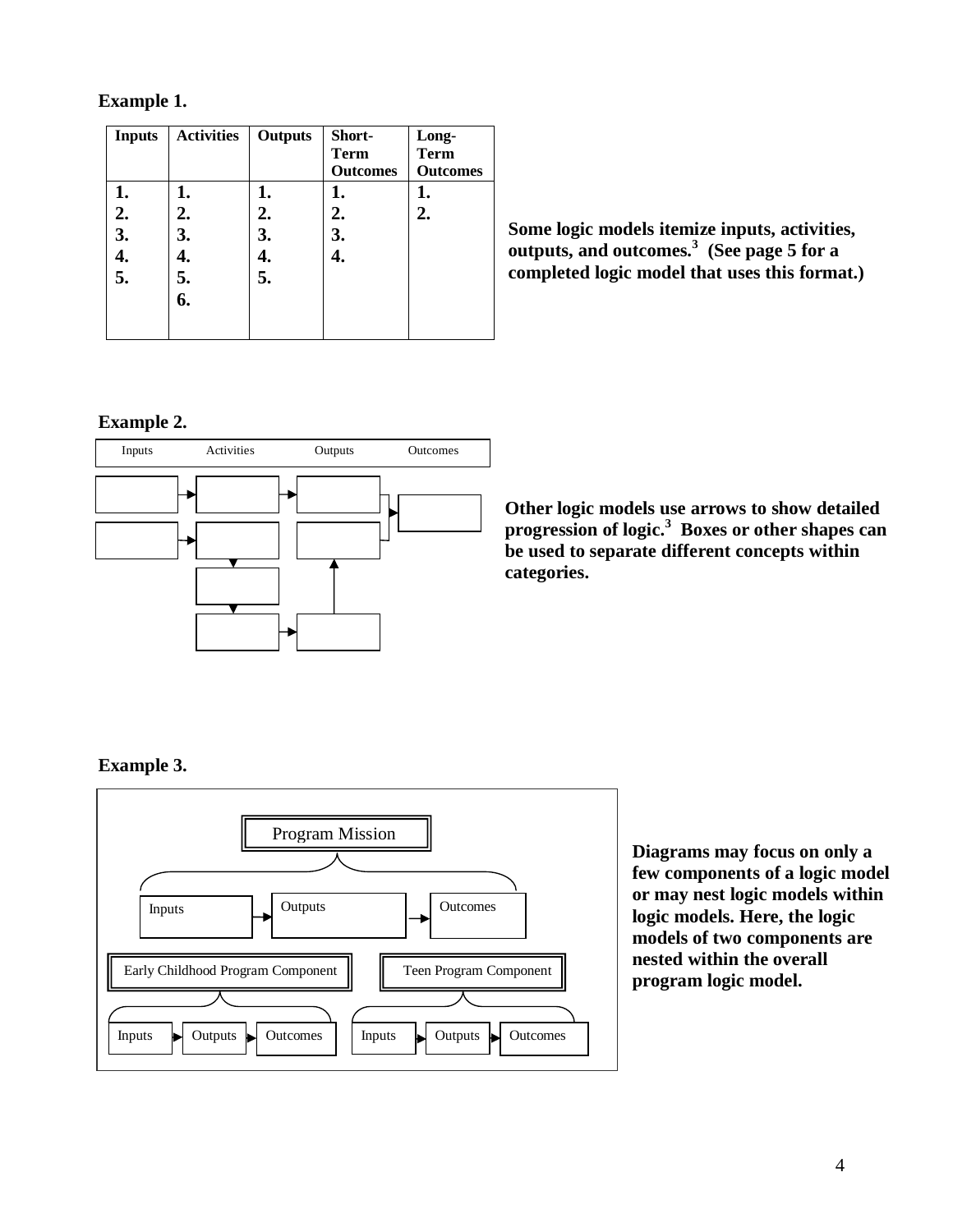# **IN THE SPOTLIGHT**

**Program**: Entering the College Zone (ECZ) **Location**: Greensboro, North Carolina

**Program Overview***:* The Entering the College Zone (ECZ) Program developed a logic model to guide evaluation of its program. ECZ empowers disadvantaged middle school students and their parents by equipping them with the skills and resources that will allow them to navigate the college application process. The program was founded on the premise that access to information is key to opening the door of opportunity and closing the achievement gap between students of various races, ethnicity and socioeconomic backgrounds. The program used an outcomes approach logic model to help evaluate the program's impact on participants. For more information, visit [http://www.nbcdi.org/programs/ecz/ecz2.asp.](http://www.nbcdi.org/programs/ecz/ecz2.asp)